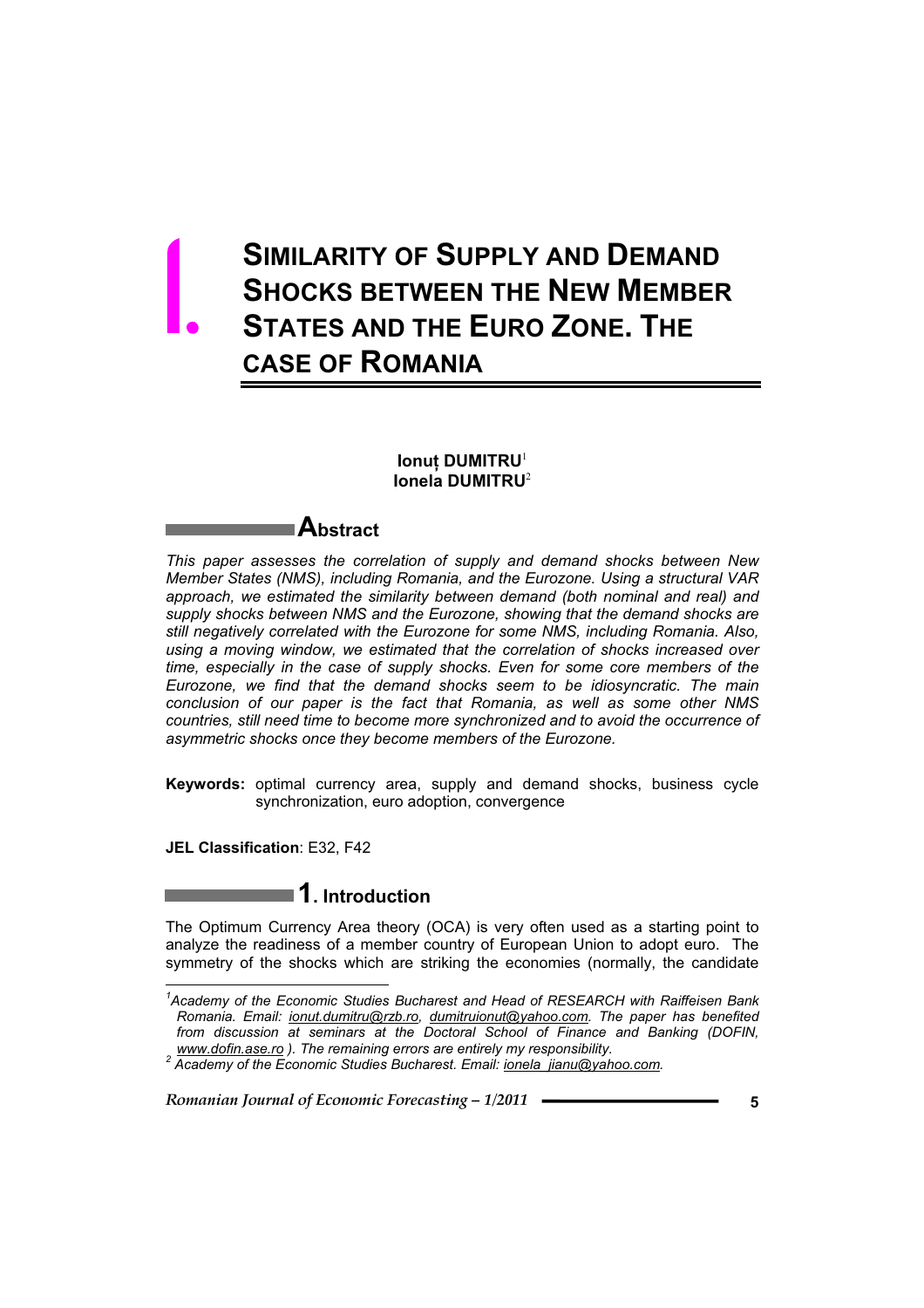country to euro adoption and the Eurozone as a region) is one of the important criteria highlighted by the OCA theory. The Optimal Currency Area (OCA) theory was introduced in the seminal papers of Mundell (1961, 1973).

More recently, Bayoumi (1994) proposed a model of optimal currency areas with microeconomic foundations to support Mundell's original idea. He stressed that the condition for an OCA is that members of the currency union should experience symmetric shocks.

Generally speaking, according to the OCA theory, when a country wants to join monetary union, criteria such as the convergence of economic structures, business cycle synchronization, demand and supply shocks correlation, labour market and market flexibility, in general, degree of financial intermediation, level of economic openness, etc., should be considered. According to the literature (Cohen and Wyplosz, 1989; Weber, 1990; European Commission, 1990), a very important criterion is the similarity of supply and demand shocks and business cycles in countries using a common currency (or having their exchange rates fixed). Monetary and exchange rate policy cannot be used as a stabilization tool if a member country is, for example, hit by an asymmetric shock. Hence, business cycles of countries considering creation of a currency area must be correlated to a maximum extent. The direction of the development of synchronization of business cycles of two economies in the future is fundamentally determined by how such economies respond to demand and supply shocks. If they respond rather symmetrically, such economies are likely to get synchronized over time.

When participating to a monetary union, a single monetary policy is performed by a common central bank. If asymmetric shocks strike the member countries of the monetary union, the monetary policy, which is common for all the members, cannot be used as an adjustment mechanism. If the shocks are asymmetric, it is better for a country to be outside the monetary union, as each country can be able to use its own monetary policy to adjust the economy to the asymmetric shocks. For example, if a negative demand shock occurs, a stimulative monetary policy would reduce the decline in output. Also, if a negative supply shock occurs, a tight monetary policy would reduce the increase in prices.

A common monetary policy cannot accommodate the shocks which affect asymmetrically the member countries of the union. The alternative is to use other adjustment mechanisms (like labour market flexibility) to rely on in order to preserve the optimal currency area or, in the extreme scenario, to exit from the common currency area. If the shocks are symmetric, there is no issue with the optimality of the currency area.

When the number of member countries of the Eurozone is increasing, the probability of occurrence of asymmetric shocks is naturally increasing (Gilson, 2006). Nevertheless, Gilson (2006) argues that we cannot say that each new accession to the Eurozone would jeopardize the stability of the European monetary union, because this kind of judgment completely ignores the possibility to use national budgetary policies to adjust the shocks and the size of those asymmetries.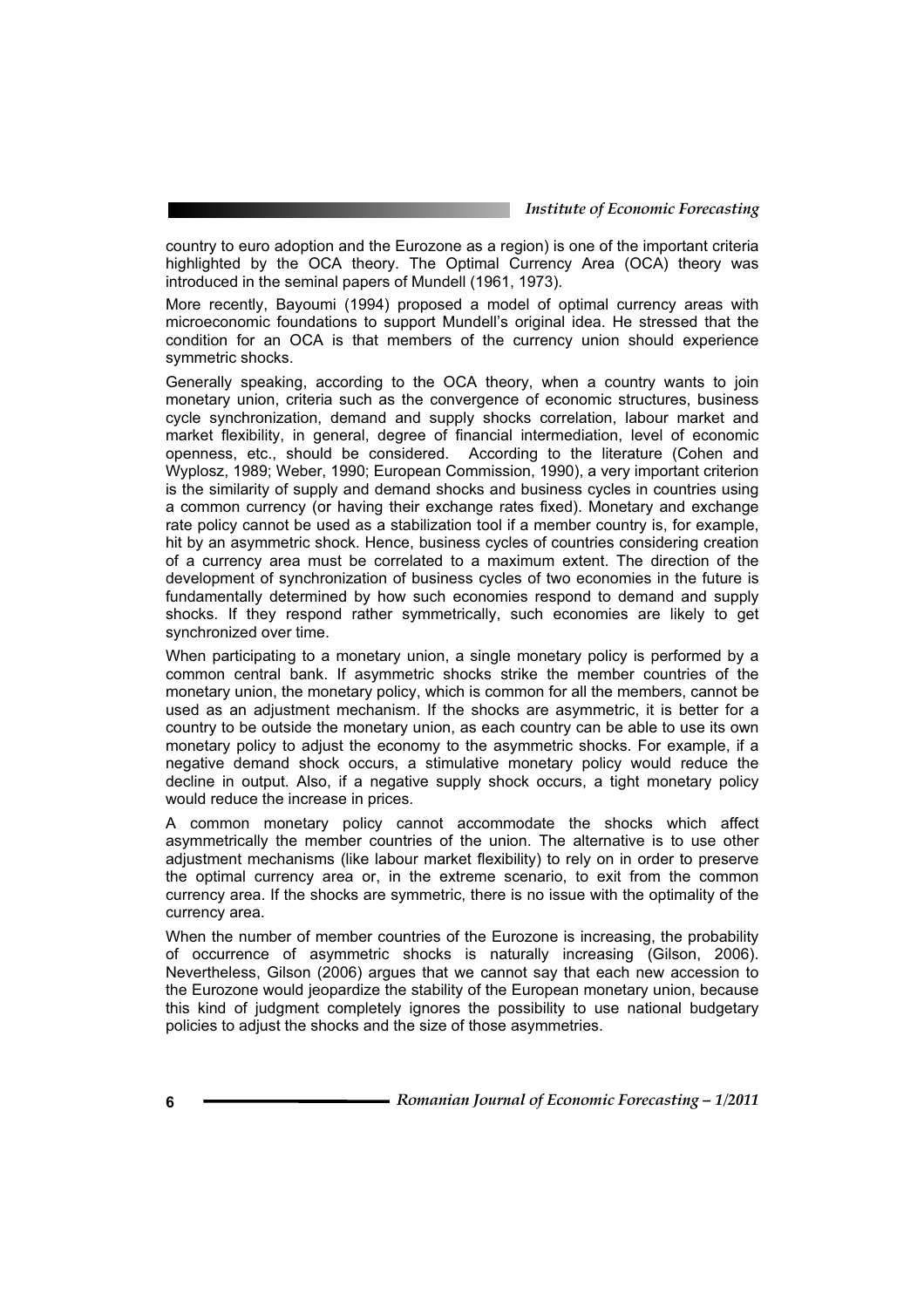Several studies have been devoted in the literature to the analysis of similarities in the shocks affecting the EU countries. An important contribution came from Bayoumi and Eichengreen (1992), when they used data from 11 European Union member countries to extract information on underlying aggregate supply and demand disturbances using VAR decomposition. The two authors recover the underlying demand and supply disturbances using the technique developed by Blanchard and Quah (1989). The basic idea is that an economy can be hit by two types of shocks, namely demand shocks and supply shocks. Shocks are identified with the help of the restriction that their long-term impact of demand shocks on output is zero. Only supply shocks can have a permanent effect on output. Bayoumi and Eichengreen (1992) estimate twovariable vector autoregression (VAR) models for real GDP and GDP deflator. Demand and supply shocks are then recovered from the residuals of the VARs with the help of the aforementioned restriction. Correlation coefficients of different shocks between countries are used to assess the degree of similarity between the business cycles.

Bayoumi and Eichengreen (1992) find that underlying shocks are significantly more idiosyncratic across the EU countries than across US regions, which result may indicate that the EU will find more difficult to operate a monetary union. However, a core of European Union countries consisting of Germany and its immediate neighbours experience shocks of similar magnitude and cohesion as the US regions. The EU countries also exhibit a slower response to aggregate shocks than the US regions, presumably reflecting lower factor mobility.

Using data from mid-1990s to 2000 for ten CEE countries, Fidrmuc and Korhonen (2001) found that Hungary had the most correlated demand and supply shocks with the Euro area as a whole, while at the same time, the correlation of shocks varied considerably between the Eurozone and the accession countries. When taken individually, Hungary has the highest correlation in supply shocks, while Poland has the maximum correlation among the investigated countries for demand shocks. The least correlated are the Baltic countries, namely Lithuania and Latvia for the demand shocks and Lithuania for the supply ones.

Frenkel and Nickel (2002) conclude in their study that "there are still differences in the shocks and in the adjustment to shocks between the Eurozone and the CEECs. However several individual CEECs exhibit shocks and shock adjustment processes that are fairly similar to some euro area countries".

Horvath and Ratfai (2004), using quarterly data for the 1993-2000 period, show that the degree of correlation among the eight new EU members is significant, but there is a low correlation of these economies shocks with the Eurozone's core economies. Based on these, they argue that the integration of these countries into the Eurozone will be costly.

The main goal of our paper is to estimate the demand and supply shocks for the EU countries and to see if there is a similarity in shocks or not. The paper is organized as follows. The next section presents the theoretical and methodological considerations used for identifying the aggregate supply and demand shocks. In the third section of the paper, we present the data and proceed to the empirical estimation. The fourth section presents some concluding remarks.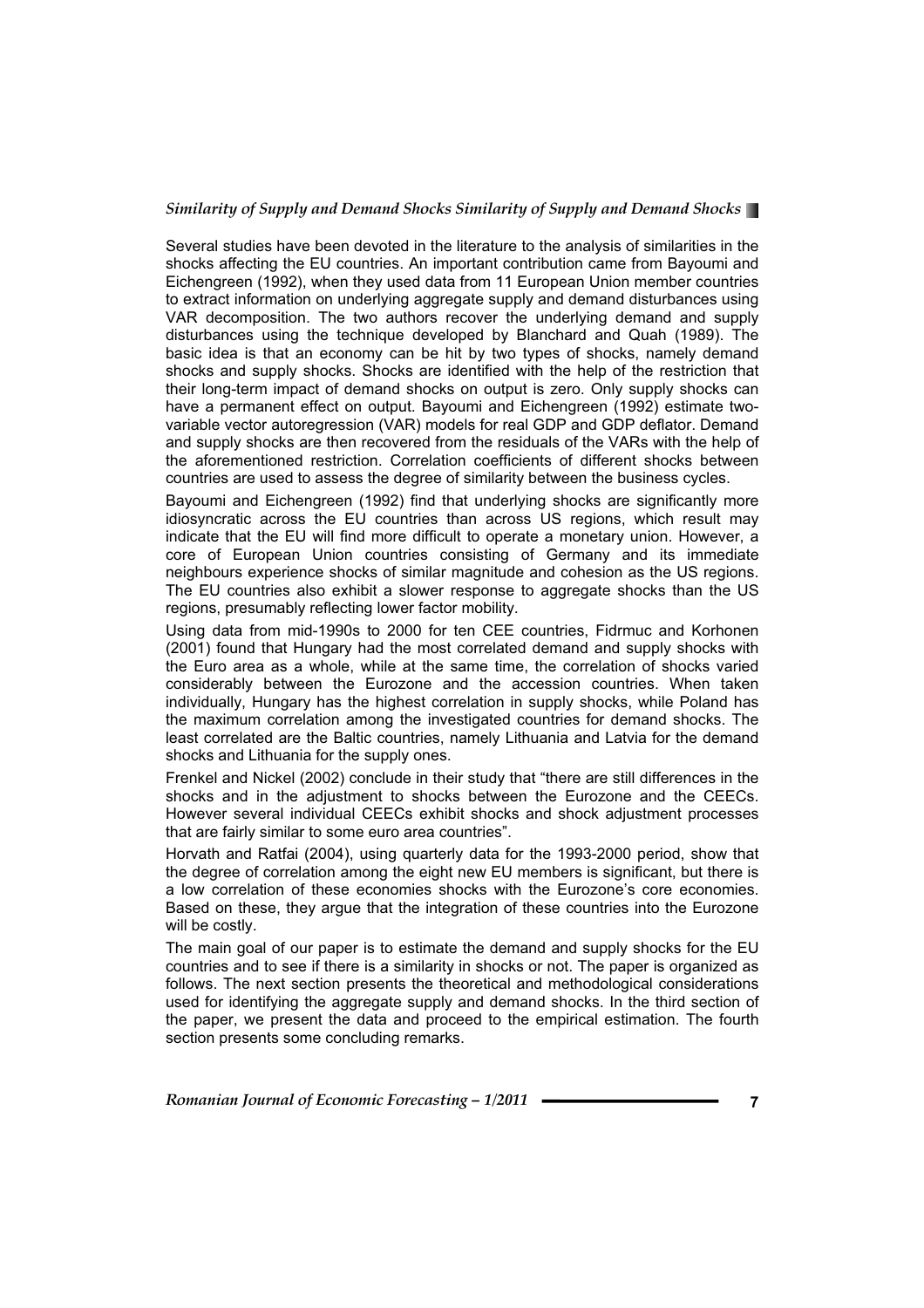*Institute of Economic Forecasting*

## **2. Models used and estimation methodology**

*In our first approach***,** with two variables, in order to identify the supply and demand shocks we used in our analysis a methodology similar to Blanchard and Quah (1989) and Bayoumi and Eichengreen (1992).

The theoretical aggregate demand and supply model provides two distinct features of the original shocks affecting the economy. First, only supply shocks have permanent effect on output, property that will be used for the definition of structural models (VARs). Second, positive demand shocks raise prices while positive supply shocks reduce the price level, which property is called by Bayoumi and Eichengreen (1992) as an overindentifying condition.

The method used to recover supply and demand shocks is presented below for a structural vector autoregressive (VAR) model with two variables (GDP growth rate and GDP deflator).

As we described above, supply shocks have a permanent effect on the output, whereas demand shocks have only transitory effects on output. On the other hand, both supply and demand shocks have permanent effects on the price level. A supply shock decreases the price level, whereas a demand shock increases it.

As we mentioned previously, the method used to separate supply and demand shocks is similar to Blanchard and Quah (1989). They estimated a two-variable VAR with GNP and unemployment, and proceeded to identify the two aforementioned shocks. Similarly to our analysis, Bayoumi and Eichengreen (1993) estimated a VAR with the differences of GDP and the price level (in logs) as variables. The joint process of the two variables (GDP and prices) can also be written as an infinite moving average representation of supply and demand shocks,

$$
X_{t} = A_{0} \in {}_{t} + A_{1} \in {}_{t-1} + A_{2} \in {}_{t-2} + A_{3} \in {}_{t-3} + ... = \sum_{i=0}^{\infty} L^{i} A_{i} \in {}_{t-i} ,
$$
 (1)

where:  $X_t$  is a vector of differences of logs of output and prices  $[\Delta y_t, \Delta p_t]$ <sup>'</sup>,  $\in$  is a vector of demand and supply disturbances  $[\epsilon_{dt}, \epsilon_{st}]$ ,  $A_i$  are the 2x2 matrices which

transmit the effects of the shocks to the variables, and  $L<sup>i</sup>$  is the lag operator.

The long-run restriction that demand shocks do not affect the level of output is the same as saying that the cumulative effect of demand shocks on the change of output is zero, i.e.  $\sum_{i=0}^{\infty}a_{11i}=0$  . Also, it is assumed that supply and demand shocks are uncorrelated and their variance is normalized to unity, i.e.  $Var(\epsilon) = I$ . A finite version of the model represented by equation (2) can then be used to recover the original supply and demand disturbances. Because the vector  $X_t$  is stationary, the VAR representation can be inverted to obtain the Wold moving average representation. Here  $e_t$  is the vector of residuals from the two estimated equations,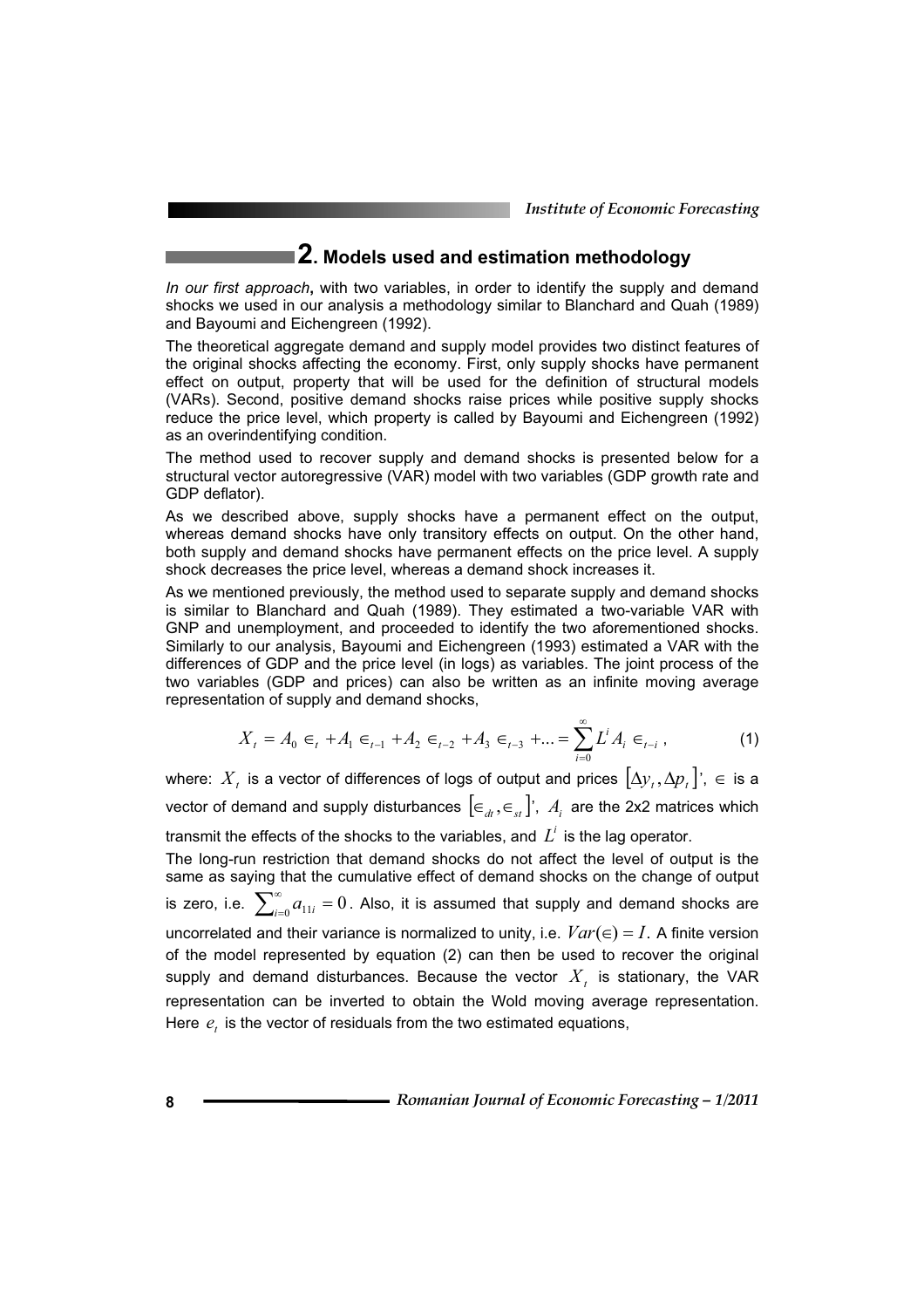$$
X_{t} = e_{t} + C_{1}e_{t-1} + C_{2}e_{t-2} + C_{3}e_{t-3} + \dots = \sum_{i=0}^{\infty} C_{i}e_{t-i} .
$$
 (2)

The variance-covariance matrix of residuals is  $Var(e) = \Omega$ . Equations (1) and (2) directly yield the relationship between the estimated residuals (e) and the original ( $\in$ ) :  $e_t = A_0 \in I$ . Therefore, we need to know the elements in  $A_0$  to calculate the underlying supply and demand shocks. The matrices  $C_i$  are known from the estimation. Knowing that  $A_i$  =  $C_i A_0$  and  $\sum_{i=0}^{\infty} A_i = \sum_{i=0}^{\infty} C_i A_0$  helps to identify  $A_0$ , but to recover the four elements of  $A_0$  we need four restrictions. Two restrictions are simply normalizations that define the variance of the shocks  $\epsilon_{dt}$  and  $\epsilon_{st}$ . The third restriction is the assumption that demand and supply shocks are orthogonal, which, according to our notation, means that  $\overline A_0 \, A^0{}_0$  =  $\overline\Omega$  . The fourth restriction has already been mentioned, i.e. the long-run response of output to demand shocks is zero. The aforementioned restrictions uniquely determine the elements of  $A_0$ , which allows us to recover supply and demand shocks from the residual of an estimated VAR.

*In the second approach***,** we performed also structural VAR models with three variables: GDP growth rate, inflation rate and real effective exchange rate growth rate. Consequently, we identify three types of shocks exerting influence: supply, real demand (IS), and nominal demand. The structural restrictions we implemented are:

- GDP growth rate is in the long-term horizon independent of both real exchange rate and inflation rate.
- Real exchange rate growth rate may in the long-term horizon depend on GDP growth rate, but it is independent of inflation rate.
- Inflation rate may depend on long term on both GDP growth rate and real appreciation rate.

If we label growth rates of GDP, real exchange rate (RER) and CPI as  $_{n}q^{n}$  and structural shocks as "e", matrix A that passes on the effects of shocks to the three variables for individual countries will have the following form:

$$
A = \begin{bmatrix} \frac{\partial_{g_{GDP}}}{\partial_{e_{GDP}}} & 0 & 0\\ \frac{\partial_{g_{RER}}}{\partial_{e_{GDP}}} & \frac{\partial_{g_{RER}}}{\partial_{e_{RER}}} & 0\\ \frac{\partial_{g_{CPI}}}{\partial_{e_{GDP}}} & \frac{\partial_{g_{CPI}}}{\partial_{e_{RER}}} & \frac{\partial_{g_{CPI}}}{\partial_{e_{CPI}}} \end{bmatrix}
$$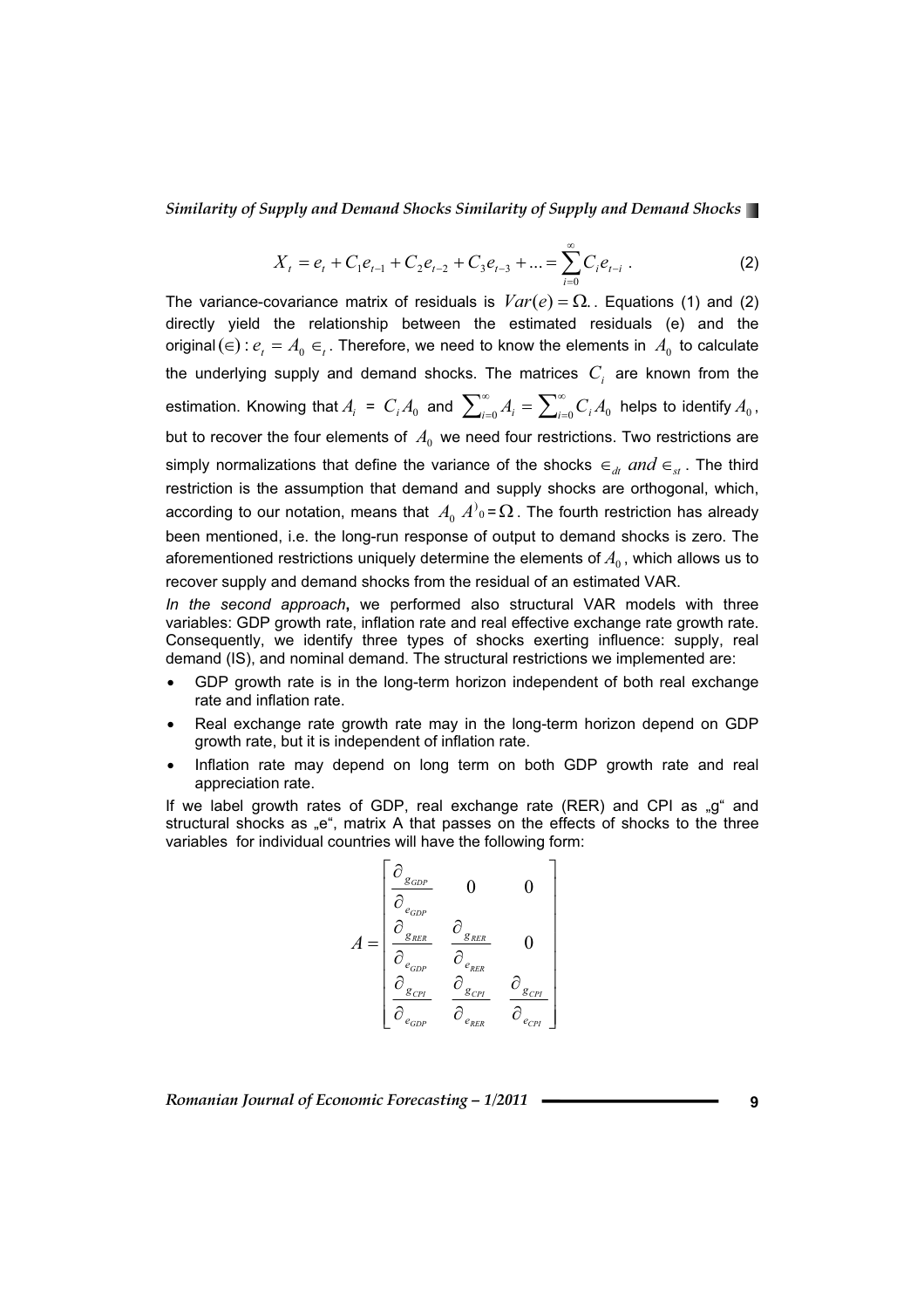*Institute of Economic Forecasting*

## **3. Data and results**

Our data cover the period 1997Q1-2009Q2 and we used eleven countries from the twelve countries that joined the EU in 2004 and 2007<sup>3</sup>, nine countries from the Eurozone (Belgium, Germany, Ireland, Spain, France, Italy, the Netherlands, Austria, and Portugal), two EU member countries outside the Eurozone (Sweden and the United Kingdom) and Croatia. We excluded Malta from the group of NMS and the rest of the countries from European Union because of the lack of data for the entire sample.

We used real GDP data and the GDP deflator. The data are from Eurostat. For Romania, the GDP data on Eurostat are available since 1998. For 1997, the GDP data for Romania is provided by the National Institute of Statistics. Also, for the structural VAR with three variables, we used the real effective exchange rate provided by the Bank of International Settlements.

For the structural VAR decomposition we used the real GDP growth series obtained by first difference of logarithm of real GDP indices with 2000base year (the indices where previously seasonally adjusted with Tramo/Seats) and inflation rate. For inflation we used the first difference of the GDP deflator (seasonality-adjusted with Tramo/Seats).

We used two specifications in our estimations. Firstly, we used a specification with two variables in the structural VAR, namely GDP growth and inflation. Secondly, we used a three variable specification, namely GDP growth, exchange rate and inflation. For both specifications, we used the Akaike information criterion to select the optimal lag length for the VAR.

For the first specification, in the structural VAR we imposed the structural restriction suggested by Bayoumi and Eichengreen (1992), namely that GDP growth rate (aggregate supply curve) is in the long-term horizon independent of inflation rate, but inflation rate may in the long-term horizon depend on GDP growth rate (Philips curve, aggregate demand curve). After we derived the residuals (shocks) for each country we studied the similarity of shocks computing the correlation between demand shocks of a NMS and the Eurozone and afterwards the correlation between supply shocks. The correlations for supply shocks in the case of the entire sample are positive for all the countries (Figure 1). For the sample 2003-2009 (Figure 2), the correlations of supply shocks are also positive for all countries.

Regarding the demand shocks, for the full sample, for all the NMSs the correlations with the Eurozone are negative, the most negative correlation being in the case of Romania. For the 2003-2009 sample, the supply shocks correlations are still negative for most of the NMS countries, excepting Estonia, Hungary, Slovakia, Latvia and Romania.

 $\overline{a}$ 

*<sup>3</sup> Poland, Czech Republic, Slovakia, Hungary, Slovenia, Estonia, Latvia, Lithuania, Cyprus, Malta in 2004, and Bulgaria and Romania in 2007.*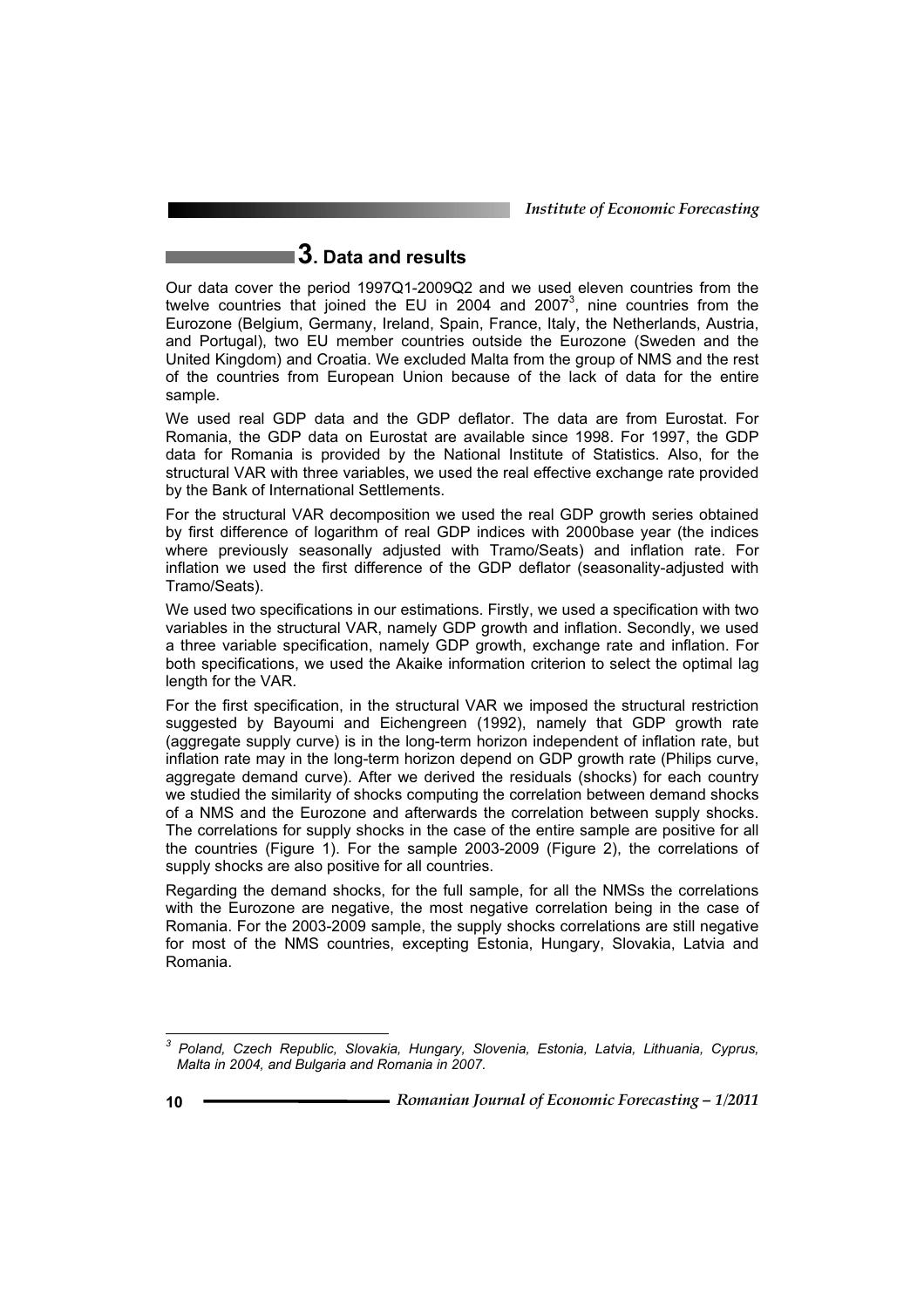### **Figure 1**



*Note : AT: Austria, BE: Belgium, BG: Bulgaria, CY: Cyprus, CZ: Czech Republic, DK: Denmark, DE: Germany, EE: Estonia, FI: Finland, FR: France, GR: Greece, Hu: Hungary IE: Ireland, IT: Italy, LT: Lithuania, LU: Luxembourg, LV: Latvia, NL: Netherlands, PL: Poland, RO: Romania, PT: Portugal, SK: Slovakia, ES: Spain, SI: Slovenia, SE: Sweden, UK: United Kingdom, HR: Croatia.*

**Figure 2** 



*Romanian Journal of Economic Forecasting – 1/2011* **11**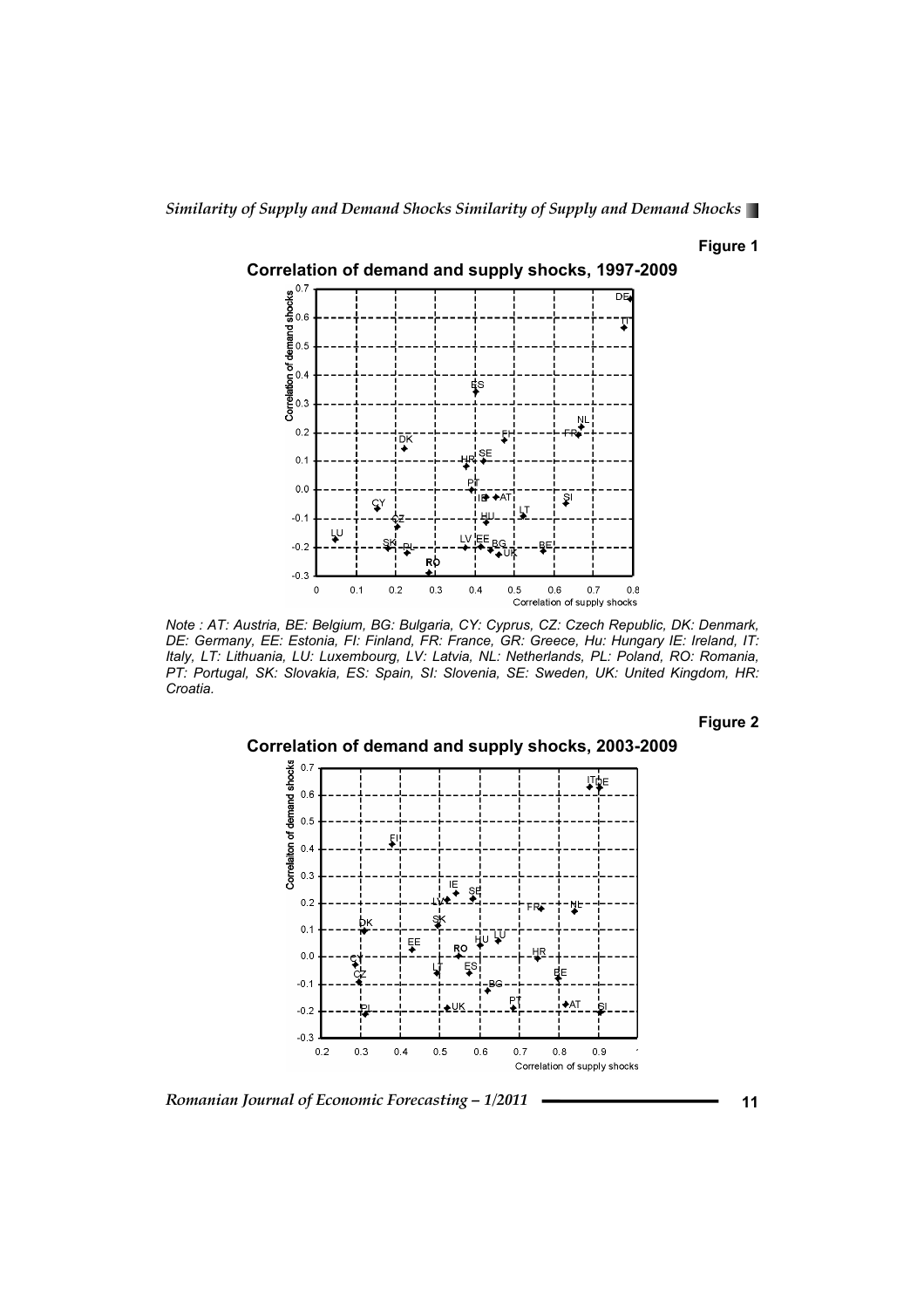### **Figure 3**

**Figure 4** 



The correlations increased over time for most of the countries in the case of supply shocks (Figure 3), except for Finland and Lithuania. In the case of demand shocks, for a significant number of countries the correlation decreased over time (Figure 4). As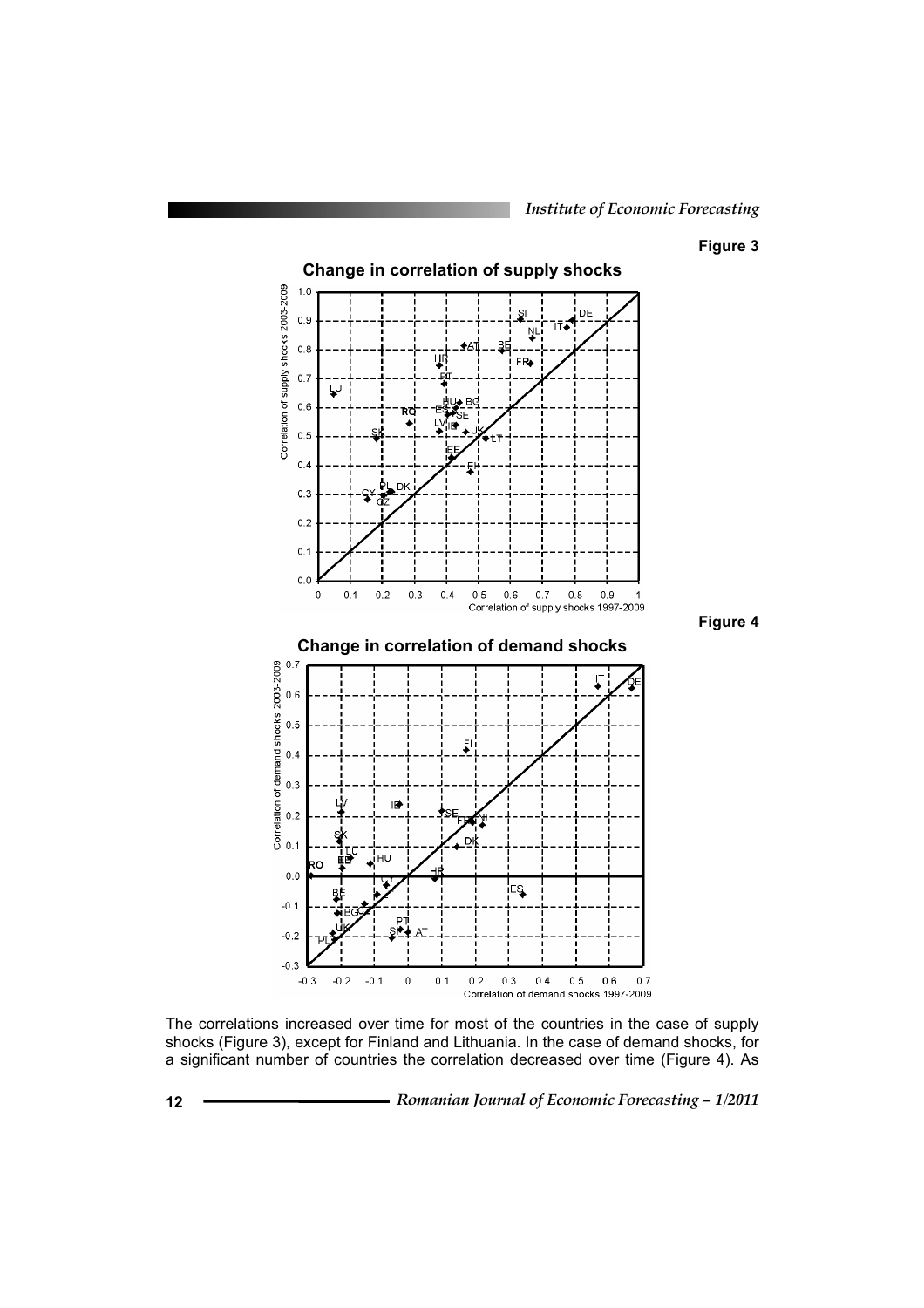expected, the largest members of the Eurozone have the highest correlation of both demand and supply shocks. These countries are clustered. Our findings are quite similar to Fidrmuc and Korhonen (2001).

In the case of Romania, the supply shocks are correlated positively with the Eurozone and the correlation is quite high in the recent period (Figure 5). Nevertheless, in terms of demand shocks, the correlation is very low (Figure 6).





**Supply shocks for Romania and the Eurozone, 1997-2009** 





We performed also the estimations and we computed the correlation against Germany, the largest economy in Eurozone (Table 1). For some countries, the correlation with Germany is higher than in the case of the Eurozone.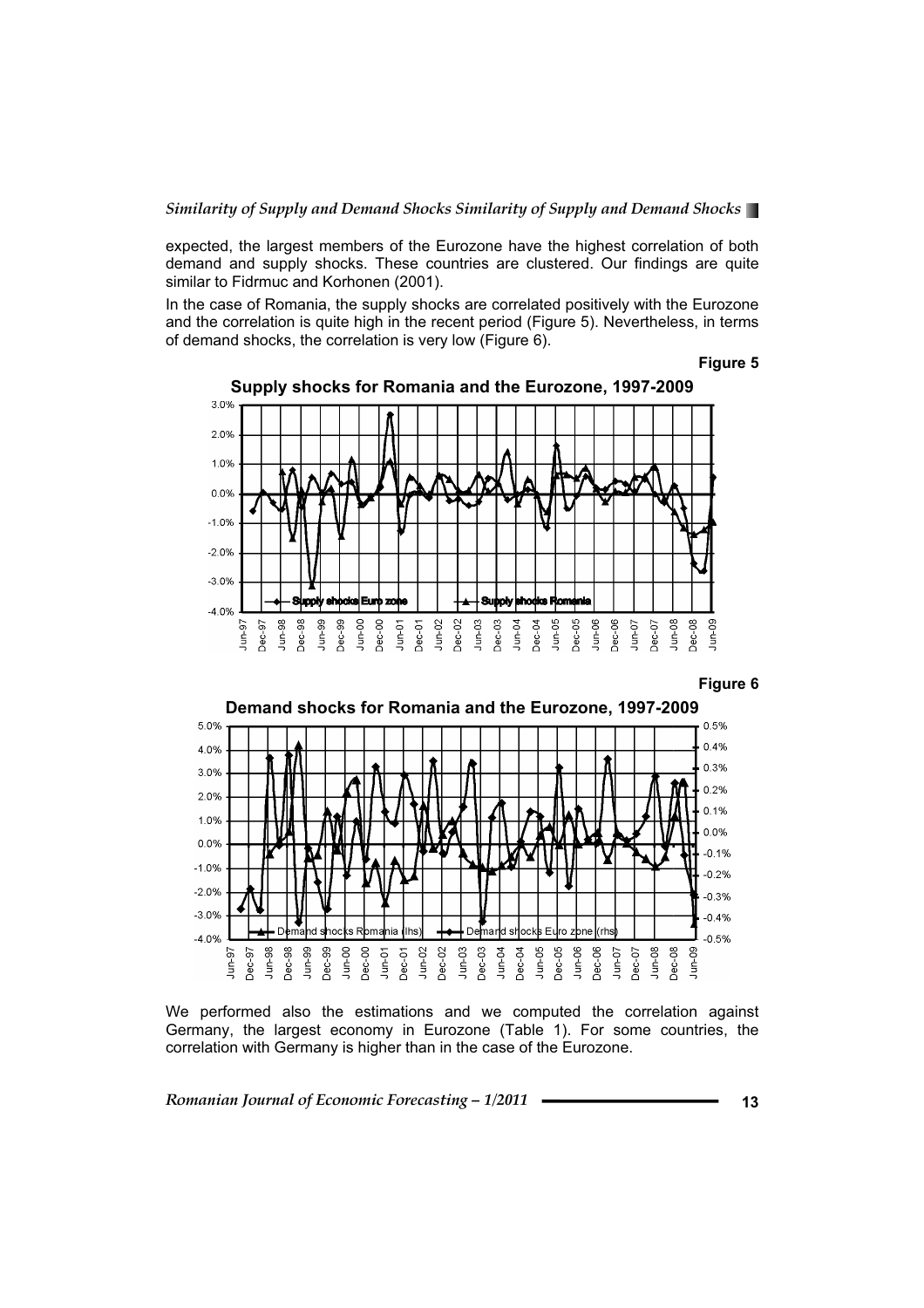### **Table 1**

|             | <b>Supply shocks</b><br><b>Demand shocks</b> |           |           |                   |         |                                           |           |         |  |  |
|-------------|----------------------------------------------|-----------|-----------|-------------------|---------|-------------------------------------------|-----------|---------|--|--|
|             | 1997-2009                                    |           | 2003-2009 |                   |         | 1997-2009                                 | 2003-2009 |         |  |  |
|             | Germany                                      | Euro zone |           | Germany Euro zone |         | Germany   Euro zone   Germany   Euro zone |           |         |  |  |
| Austria     | 0.43                                         | 0.45      | 0.70      | 0.82              | $-0.07$ | $-0.02$                                   | $-0.19$   | $-0.17$ |  |  |
| Belgium     | 0.55                                         | 0.57      | 0.66      | 0.80              | $-0.17$ | $-0.21$                                   | $-0.17$   | $-0.08$ |  |  |
| Cyprus      | 0.10                                         | 0.15      | 0.21      | 0.29              | $-0.03$ | $-0.06$                                   | 0.08      | $-0.03$ |  |  |
| Eurozone    | 0.79                                         | 1.00      | 0.90      | 1.00              | 0.67    | 1.00                                      | 0.63      | 1.00    |  |  |
| Finland     | 0.36                                         | 0.48      | 0.36      | 0.38              | 0.22    | 0.17                                      | 0.58      | 0.42    |  |  |
| France      | 0.62                                         | 0.66      | 0.65      | 0.75              | 0.06    | 0.19                                      | 0.12      | 0.18    |  |  |
| Germany     | 1.00                                         | 0.79      | 1.00      | 0.90              | 1.00    | 0.67                                      | 1.00      | 0.63    |  |  |
| Ireland     | 0.34                                         | 0.43      | 0.42      | 0.54              | $-0.10$ | $-0.02$                                   | 0.07      | 0.24    |  |  |
| Italy       | 0.69                                         | 0.78      | 0.82      | 0.88              | 0.30    | 0.56                                      | 0.28      | 0.63    |  |  |
| Luxembourg  | 0.19                                         | 0.05      | 0.59      | 0.65              | $-0.02$ | $-0.17$                                   | $-0.08$   | 0.06    |  |  |
| Netherlands | 0.73                                         | 0.67      | 0.82      | 0.84              | 0.23    | 0.22                                      | 0.25      | 0.17    |  |  |
| Portugal    | 0.37                                         | 0.39      | 0.48      | 0.68              | $-0.08$ | 0.00                                      | $-0.19$   | $-0.19$ |  |  |
| Slovenia    | 0.62                                         | 0.63      | 0.80      | 0.91              | $-0.10$ | $-0.05$                                   | $-0.30$   | $-0.20$ |  |  |
| Slovakia    | 0.16                                         | 0.18      | 0.30      | 0.49              | $-0.32$ | $-0.20$                                   | $-0.12$   | 0.12    |  |  |
| Spain       | 0.34                                         | 0.40      | 0.35      | 0.57              | 0.12    | 0.34                                      | $-0.39$   | $-0.06$ |  |  |
| Denmark     | 0.33                                         | 0.22      | 0.32      | 0.31              | 0.15    | 0.15                                      | 0.17      | 0.10    |  |  |
| Sweden      | 0.57                                         | 0.42      | 0.65      | 0.58              | 0.31    | 0.10                                      | 0.30      | 0.22    |  |  |
| UК          | 0.42                                         | 0.46      | 0.39      | 0.52              | $-0.10$ | $-0.22$                                   | $-0.13$   | $-0.19$ |  |  |
| Bulgaria    | 0.41                                         | 0.44      | 0.47      | 0.62              | $-0.03$ | $-0.21$                                   | 0.15      | $-0.12$ |  |  |
| Czech Rep.  | 0.30                                         | 0.21      | 0.34      | 0.30              | 0.14    | $-0.13$                                   | 0.06      | $-0.09$ |  |  |
| Estonia     | 0.39                                         | 0.41      | 0.35      | 0.43              | $-0.04$ | $-0.20$                                   | 0.04      | 0.03    |  |  |
| Hungary     | 0.52                                         | 0.43      | 0.61      | 0.60              | $-0.19$ | $-0.11$                                   | 0.14      | 0.04    |  |  |
| Latvia      | 0.34                                         | 0.38      | 0.44      | 0.52              | $-0.08$ | $-0.20$                                   | 0.05      | 0.21    |  |  |
| Lithuania   | 0.35                                         | 0.52      | 0.43      | 0.49              | $-0.04$ | $-0.09$                                   | 0.02      | $-0.06$ |  |  |
| Poland      | 0.21                                         | 0.23      | 0.33      | 0.31              | $-0.28$ | $-0.22$                                   | $-0.27$   | $-0.21$ |  |  |
| Romania     | 0.30                                         | 0.28      | 0.55      | 0.55              | $-0.33$ | $-0.29$                                   | $-0.26$   | 0.00    |  |  |
| Croatia     | 0.25                                         | 0.38      | 0.66      | 0.75              | $-0.01$ | 0.08                                      | $-0.14$   | $-0.01$ |  |  |

## **Correlations of supply and demand shocks with the Eurozone and Germany**

As expected, the correlation of supply shocks is again positive for both samples and increased in time for all countries excepting Lithuania (Table 2). Even for Lithuania, the correlation of supply shocks with Germany increased. In the case of real demand shocks, the correlation with the Eurozone is positive for all countries from the Eurozone plus Denmark and Sweden. For the UK, the correlations of real demand shocks are negative, as well in the case of Hungary, Latvia and Romania. For the other NMS countries the correlation of real demand shocks is positive, being quite high in Lithuania and Bulgaria. In terms of nominal demand shocks, the correlation is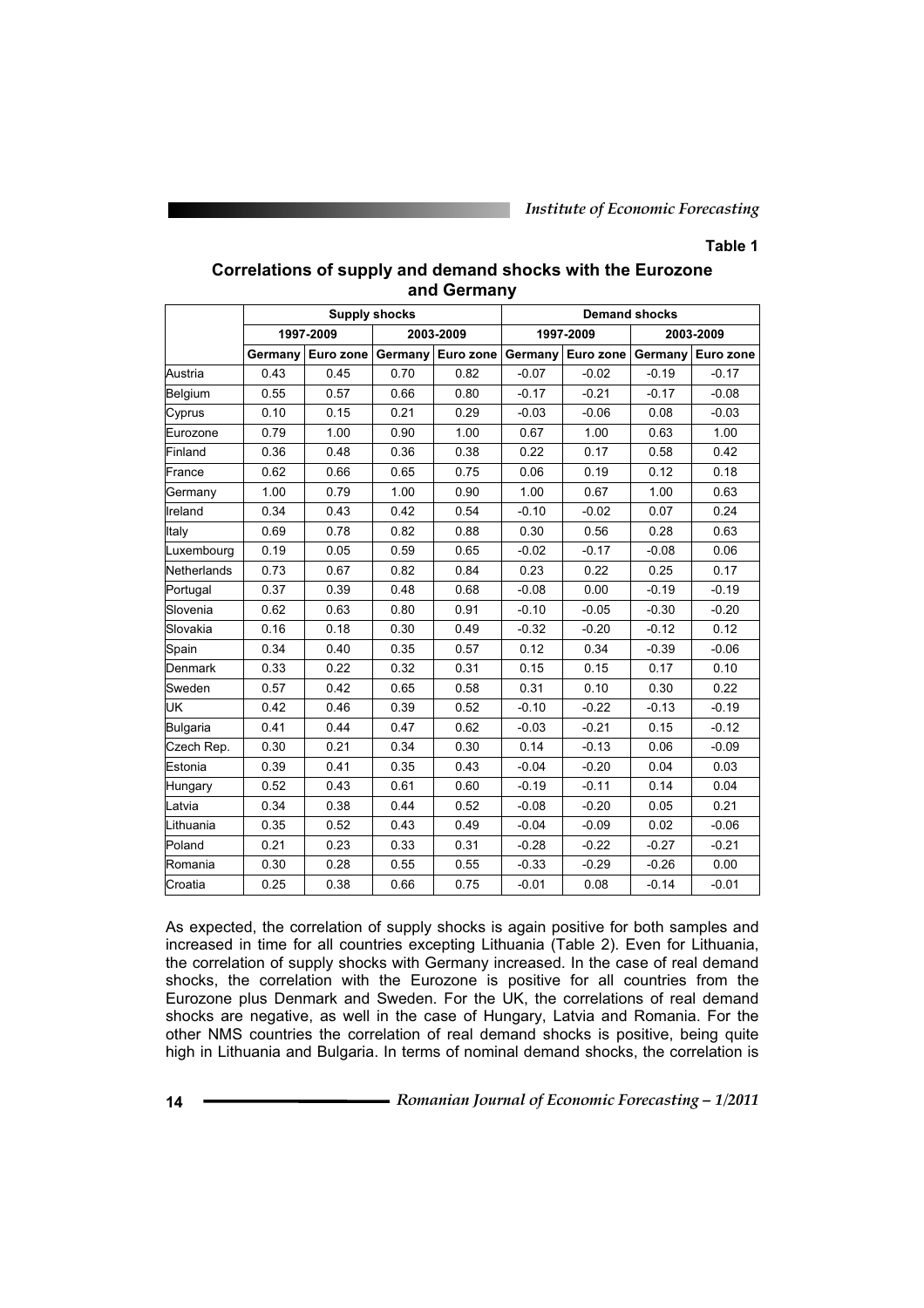negative for almost all countries, excepting the core countries of the Eurozone. For the NMS, the correlation of nominal demand shocks is positive only for Hungary, Latvia and Romania.

## **Table 2**

|             | <b>Supply shocks</b> |                |             |                |                | <b>Real demand shocks</b> | Nominal demand shocks |                |           |                |                |                |
|-------------|----------------------|----------------|-------------|----------------|----------------|---------------------------|-----------------------|----------------|-----------|----------------|----------------|----------------|
|             | DE                   |                | <b>EURO</b> |                | DE             |                           | <b>EURO</b>           |                | DE        |                | <b>EURO</b>    |                |
|             | <b>P1</b>            | P <sub>2</sub> | <b>P1</b>   | P <sub>2</sub> | P <sub>1</sub> | P <sub>2</sub>            | <b>P1</b>             | P <sub>2</sub> | <b>P1</b> | P <sub>2</sub> | P <sub>1</sub> | P <sub>2</sub> |
| AT          | 0.48                 | 0.74           | 0.47        | 0.81           | 0.91           | 0.90                      | 0.92                  | 0.92           | $-0.15$   | $-0.30$        | $-0.10$        | $-0.31$        |
| BE          | 0.56                 | 0.68           | 0.58        | 0.80           | 0.86           | 0.82                      | 0.90                  | 0.87           | $-0.19$   | $-0.21$        | $-0.23$        | $-0.13$        |
| СY          | 0.01                 | 0.17           | 0.02        | 0.21           | 0.70           | 0.54                      | 0.73                  | 0.56           | $-0.07$   | $-0.12$        | $-0.13$        | $-0.25$        |
| <b>EURO</b> | 0.80                 | 0.91           | 1.00        | 1.00           | 0.98           | 0.98                      | 1.00                  | 1.00           | 0.60      | 0.59           | 1.00           | 1.00           |
| FI          | 0.43                 | 0.53           | 0.54        | 0.54           | 0.85           | 0.78                      | 0.88                  | 0.80           | 0.23      | 0.54           | 0.13           | 0.42           |
| FR          | 0.64                 | 0.65           | 0.67        | 0.74           | 0.75           | 0.78                      | 0.77                  | 0.79           | 0.08      | 0.06           | 0.20           | 0.11           |
| DE          | 1.00                 | 1.00           | 0.80        | 0.91           | 1.00           | 1.00                      | 0.98                  | 0.98           | 1.00      | 1.00           | 0.60           | 0.59           |
| ļΙE         | 0.36                 | 0.40           | 0.43        | 0.52           | 0.85           | 0.85                      | 0.87                  | 0.89           | $-0.05$   | 0.11           | 0.06           | 0.35           |
| lΤ          | 0.71                 | 0.82           | 0.78        | 0.87           | 0.95           | 0.94                      | 0.97                  | 0.97           | 0.20      | 0.32           | 0.52           | 0.64           |
| NL          | 0.73                 | 0.80           | 0.67        | 0.82           | 0.78           | 0.71                      | 0.83                  | 0.78           | 0.28      | 0.37           | 0.26           | 0.26           |
| PТ          | 0.45                 | 0.60           | 0.39        | 0.75           | 0.76           | 0.68                      | 0.76                  | 0.69           | 0.02      | $-0.07$        | 0.07           | $-0.06$        |
| SΙ          | 0.59                 | 0.76           | 0.65        | 0.90           | 0.58           | 0.62                      | 0.63                  | 0.70           | $-0.08$   | $-0.23$        | 0.07           | 0.00           |
| SK          | 0.14                 | 0.31           | 0.17        | 0.50           | 0.16           | 0.46                      | 0.16                  | 0.46           | $-0.29$   | $-0.30$        | $-0.19$        | $-0.07$        |
| ES          | 0.48                 | 0.50           | 0.58        | 0.66           | 0.86           | 0.83                      | 0.89                  | 0.88           | 0.21      | $-0.44$        | 0.49           | $-0.01$        |
| DK          | 0.51                 | 0.54           | 0.40        | 0.50           | 0.86           | 0.78                      | 0.89                  | 0.82           | 0.14      | 0.06           | 0.15           | 0.12           |
| SE          | 0.57                 | 0.63           | 0.46        | 0.61           | 0.26           | 0.44                      | 0.25                  | 0.43           | 0.33      | 0.39           | 0.10           | 0.20           |
| UK          | 0.39                 | 0.40           | 0.48        | 0.53           | $-0.06$        | 0.01                      | $-0.08$               | $-0.05$        | $-0.13$   | $-0.15$        | $-0.19$        | $-0.13$        |
| <b>BG</b>   | 0.38                 | 0.42           | 0.44        | 0.55           | 0.38           | 0.45                      | 0.38                  | 0.45           | 0.08      | 0.23           | $-0.15$        | $-0.08$        |
| CZ          | 0.24                 | 0.30           | 0.18        | 0.26           | 0.29           | 0.39                      | 0.29                  | 0.36           | 0.20      | 0.12           | $-0.06$        | 0.00           |
| EE          | 0.41                 | 0.40           | 0.42        | 0.53           | 0.31           | 0.20                      | 0.40                  | 0.32           | $-0.03$   | $-0.11$        | $-0.25$        | $-0.18$        |
| Hυ          | 0.54                 | 0.63           | 0.42        | 0.60           | $-0.09$        | $-0.09$                   | $-0.10$               | $-0.11$        | $-0.05$   | 0.35           | 0.01           | 0.23           |
| LТ          | 0.33                 | 0.41           | 0.45        | 0.41           | $-0.05$        | 0.66                      | $-0.03$               | 0.68           | $-0.08$   | 0.00           | $-0.10$        | $-0.07$        |
| LV          | 0.39                 | 0.51           | 0.38        | 0.58           | $-0.31$        | $-0.19$                   | $-0.28$               | $-0.12$        | 0.01      | 0.03           | $-0.12$        | 0.22           |
| PL          | 0.21                 | 0.23           | 0.18        | 0.27           | $-0.20$        | 0.07                      | $-0.23$               | 0.05           | $-0.34$   | $-0.24$        | $-0.25$        | $-0.16$        |
| RO          | 0.30                 | 0.47           | 0.28        | 0.46           | $-0.09$        | $-0.06$                   | $-0.10$               | $-0.09$        | $-0.37$   | $-0.11$        | $-0.22$        | 0.13           |
| HR          | 0.29                 | 0.69           | 0.38        | 0.76           | 0.07           | 0.04                      | 0.08                  | $-0.01$        | $-0.15$   | $-0.17$        | $-0.05$        | $-0.07$        |

**Correlation of shocks with Germany and the Eurozone** 

*Note : AT: Austria, BE: Belgium, BG: Bulgaria, CY: Cyprus, CZ: Czech Republic, DK: Denmark, DE: Germany, EE: Estonia, FI: Finland, FR: France, GR: Greece, HU: Hungary IE: Ireland, IT: Italy, LT: Lithuania, LU: Luxembourg, LV: Latvia, NL: Netherlands, PL: Poland, RO: Romania, PT: Portugal, SK: Slovakia, ES: Spain, SI: Slovenia, SE: Sweden, UK: United Kingdom, HR: Croatia. P1: 1997-2009 sample; P2: 2003-2009 sample.*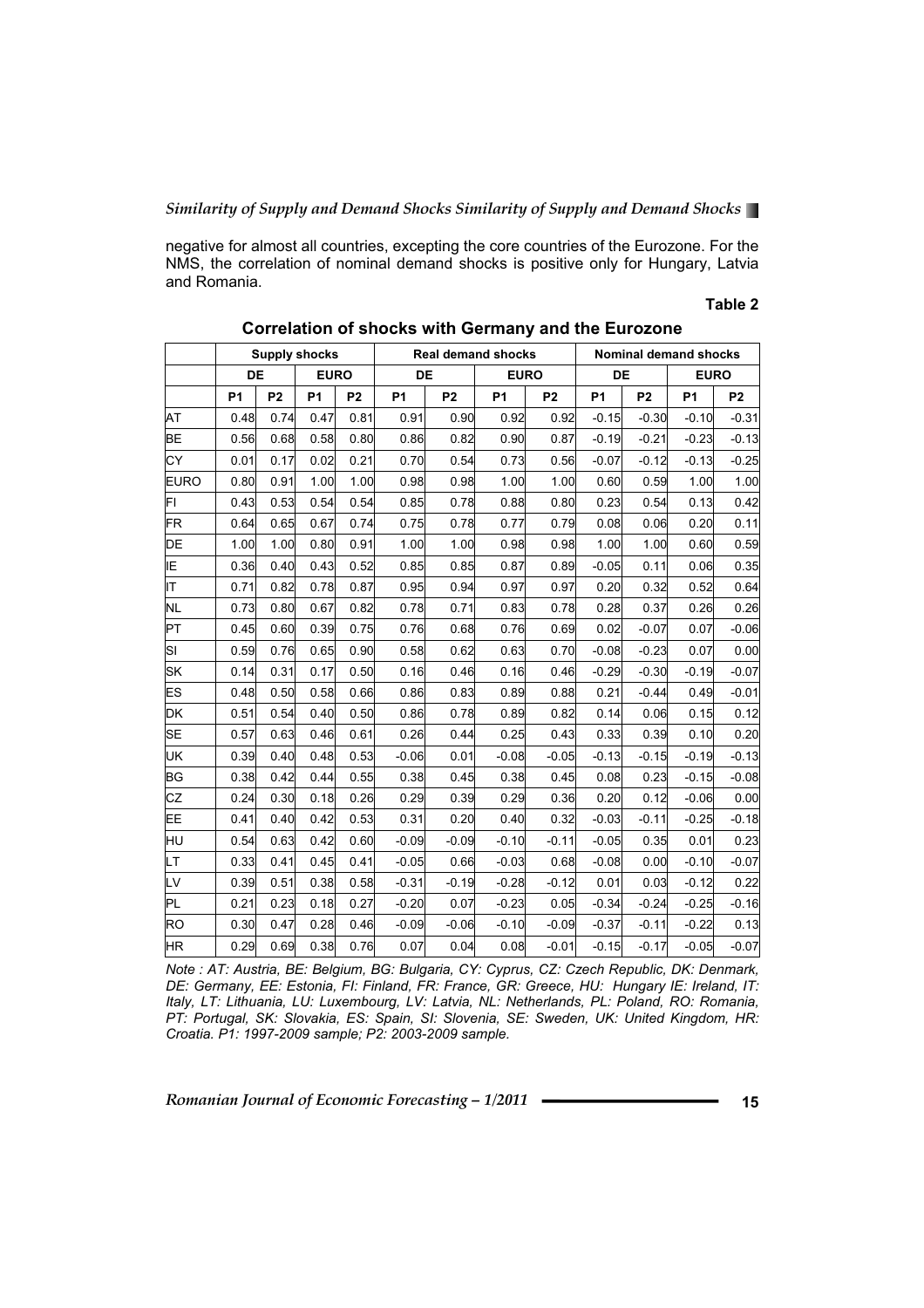*Institute of Economic Forecasting*

## **Figure 7**

**Supply and demand shocks correlation for Romania and the Eurozone, 1997-2009**



**Figure 8** 

**Supply and demand shocks correlation for Romania and the Eurozone, 2003-2009**



In order to assess better the development in correlation of demand and supply shocks during last years, we used a rolling window of 5 year to compute the correlation at time *t* based on data on the last five years. As we can see in Figure 9, the corelation of supply shocks was positive during the last years and increased in time towards 0.6. In terms of demand shocks, the correlaiton was negative both in the case of real demand shocks and in the case of nominal demand shocks, but the correlation has become positive in recent period.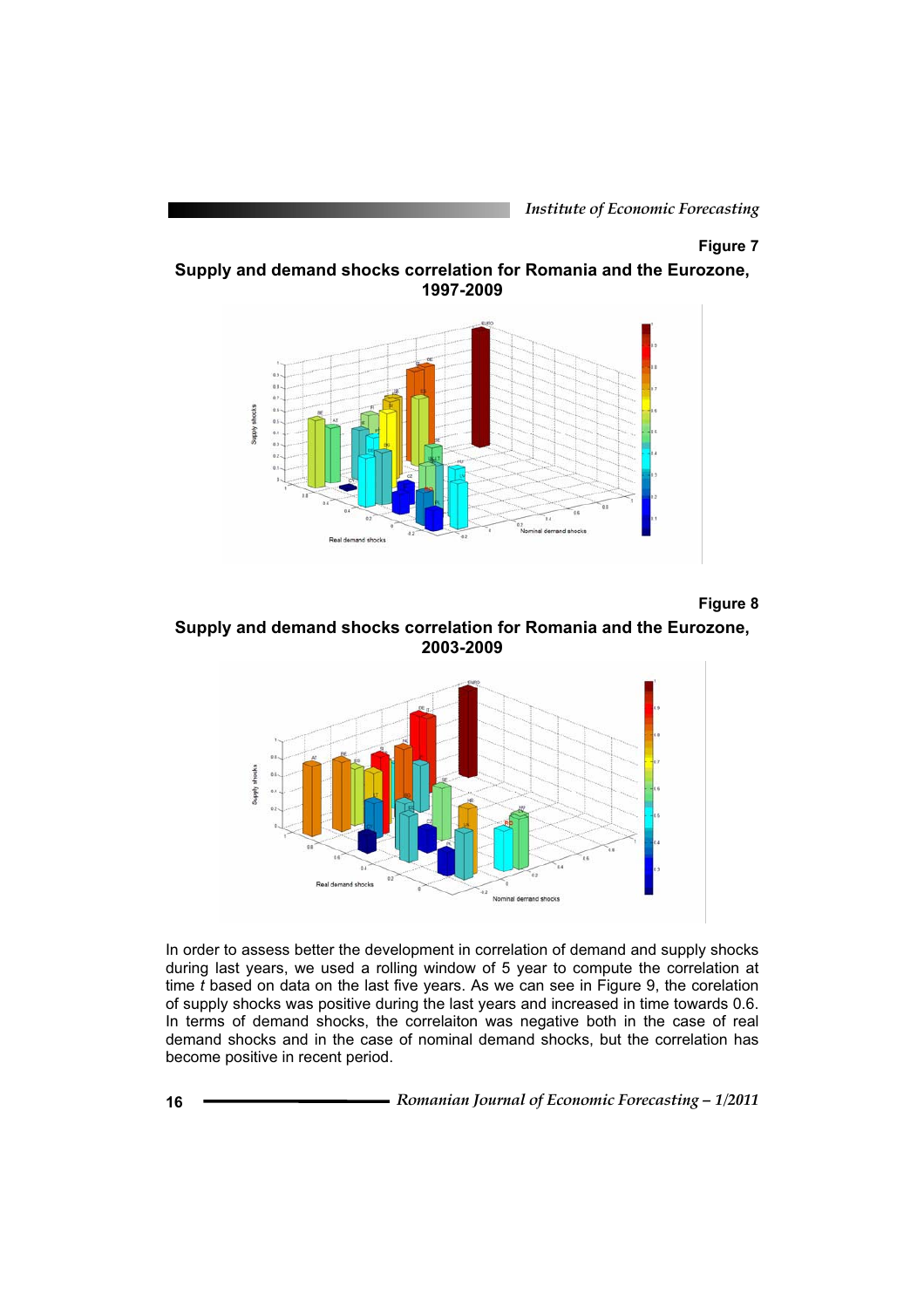### **Figure 9**



**Developments of supply and demand shocks correlation (rolling window for last five years)** 

The current international financial and economic crisis deternined a rethinking of the euro adoption strategies of some New Member States (NMS) of the European Union, in order to speed up the process. Some NMSs change their plans and they want to adopt the euro sooner, speeding up the adoption process.

Nevertheless, the euro adoption decision still is a matter of fulfillment of convergence criteria, namely nominal and real convergence indicators. Our results are relevant for the euro adoption decision in the NMSs, as the optimal currency area criteria are important for the assessment of the real convergence process. The the similarity of supply and demand shocks is critical criterion when assessing the costs and advantages of euro adoption.

This paper assessed the degree of readiness of New Member States (NMS) of European Union, including Romania, to adopt euro, mainly based on optimal currency area (OCA) criteria. Using a structural VAR approach, we estimated in the paper the similarity between demand and supply shocks between NMS and Eurozone, showing that the demand shocks are still negatively correlated with the Eurozone for some NMS, including Romania. The correlations for supply shocks in the case of entire sample are positive for all the countries. Regarding the demand shocks, for the full sample, for all the NMSs the correlations with the Eurozone are negative, the most negative correlation being in the case of Romania. For the 2003-2009 sample, the supply shocks correlations are still negative for most of the NMSs, except for Estonia, Hungary, Slovakia, Latvia and Romania.

Another important finding of the paper is that the correlations increased over time for most of the countries in the case of supply shocks, except for Finland and Lithuania. In the case of supply shocks, for a significant number of countries the correlation decreased over time.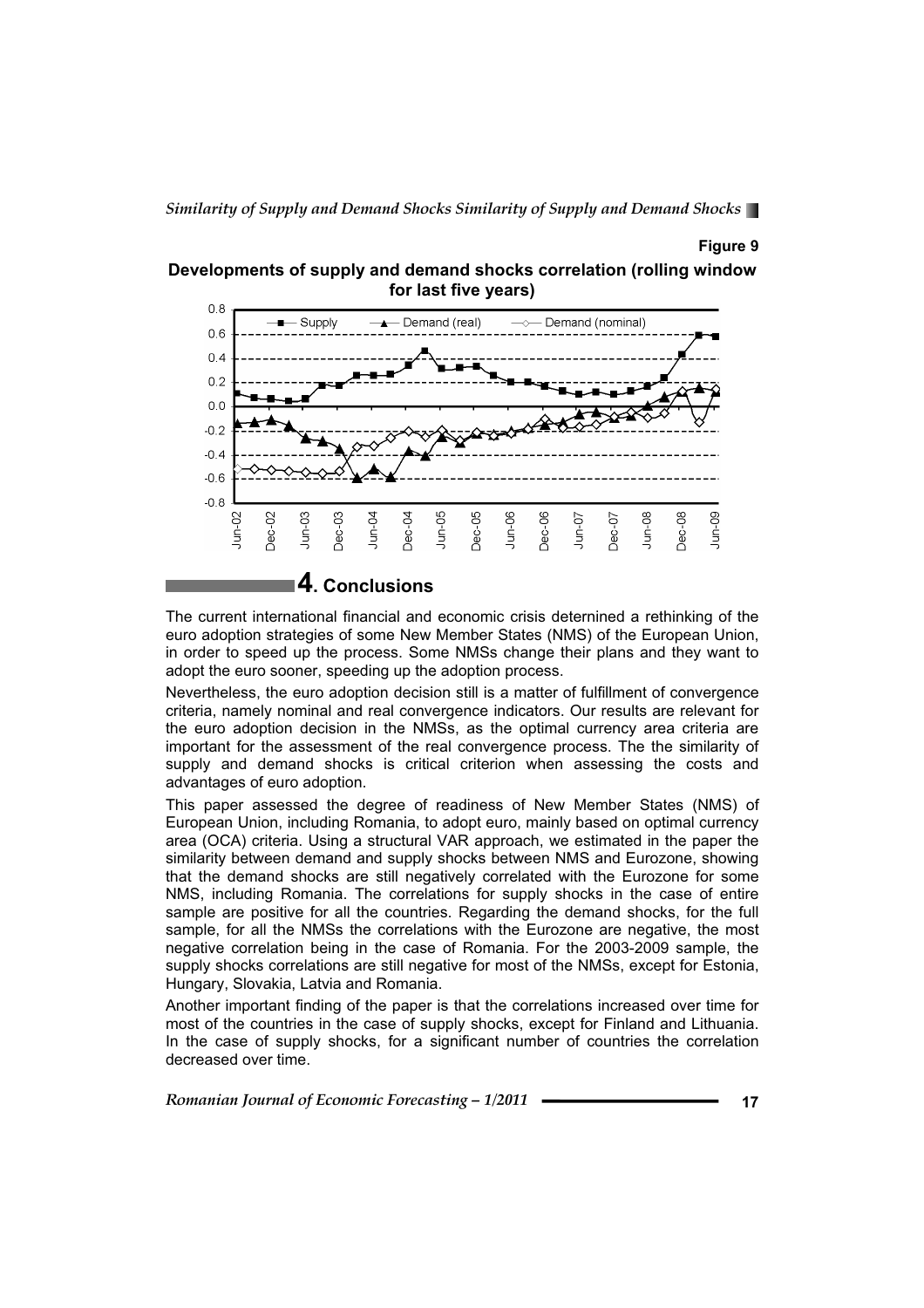In the case of Romania, the supply shocks are correlated positively with the Eurozone and the correlation is quite high in the recent period. Nevertheless, in terms of demand shocks, the correlation is very low.

We also built a structural VAR model with three variables: GDP growth rate, inflation rate and real exchange rate growth rate. The results show that the demand shocks for Romania are negatively correlated with the Eurozone for the full sample, both for real and nominal shocks, but became positive in the recent period for nominal demand shocks.

The main conclusion of our paper is the fact that Romania, as well as some other NMSs, still need time to become more correlated in terms of schocks ocurence and to progress more on the real convergence path in order to adopt the euro without major costs (see also Iancu, 2007).

## **References**

- Alesina, A. Barro, R. J. and S. Tenreyro (2002), "Optimal Currency Areas", *National Bureau of Economic Research Working Papers*, 9072
- Bayoumi T. and B. Eichengreen (1994), "One Money or Many? Analyzing the Prospects for Monetary Unification in Various Parts of the World", *Princeton Studies in International Finance*, No. 76.
- Bayoumi, T. and B. Eichengreen (1992), "Shocking Aspects of Monetary Unification," *NBER Working Paper* No.3949
- Blanchard, O. and D. Quah (1989), "The dynamic effects of aggregated demand and supply disturbances", *American Economic Review*, 79(4): 655-673
- Cohen, D. and C. Wyplosz (1989), "European Monetary Union: An Agnostic Evaluation", *CEPR Discussion Paper Series*, No. 306.
- European Commission (1990), "One Market, One Money. An Evaluation of the Potential Benefits and Costs of Forming an Economic and Monetary Union", *European Economy*, No. 44.
- Fidrmuc, J. Korhonen, I. (2001), "Similarity of Supply and Demand Shocks between the Euro Area and the CEECs," *BOFIT Discussion Paper* 13, Bank of Finland, Institute for Economies in Transition, Helsinki
- Frenkel, M. and Nickel, C. (2002), "How symmetric are the shocks and the shock adjustment dynamics between the Euro Area and Central Eastern European Countries?", International Monetary Fund, *Working Paper*, No. 222
- Gilson, N. (2006), "How to be well shod to absorb shocks? Shock synchronization and joining the Euro zone", *CESIFO working paper* no. 1878.
- Horvath, J. and A. Ratfai (2004), "Supply and demand shocks in accession countries to the European Monetary Union," *Journal of Comparative Economics*, 32(2): 202-211
- Iancu, A. (2007), "Economic Convergence. Applications Second Part", *Romanian Journal of Economic Forecasting*, 8(4): 24-48.
- **18** *Romanian Journal of Economic Forecasting 1/2011*